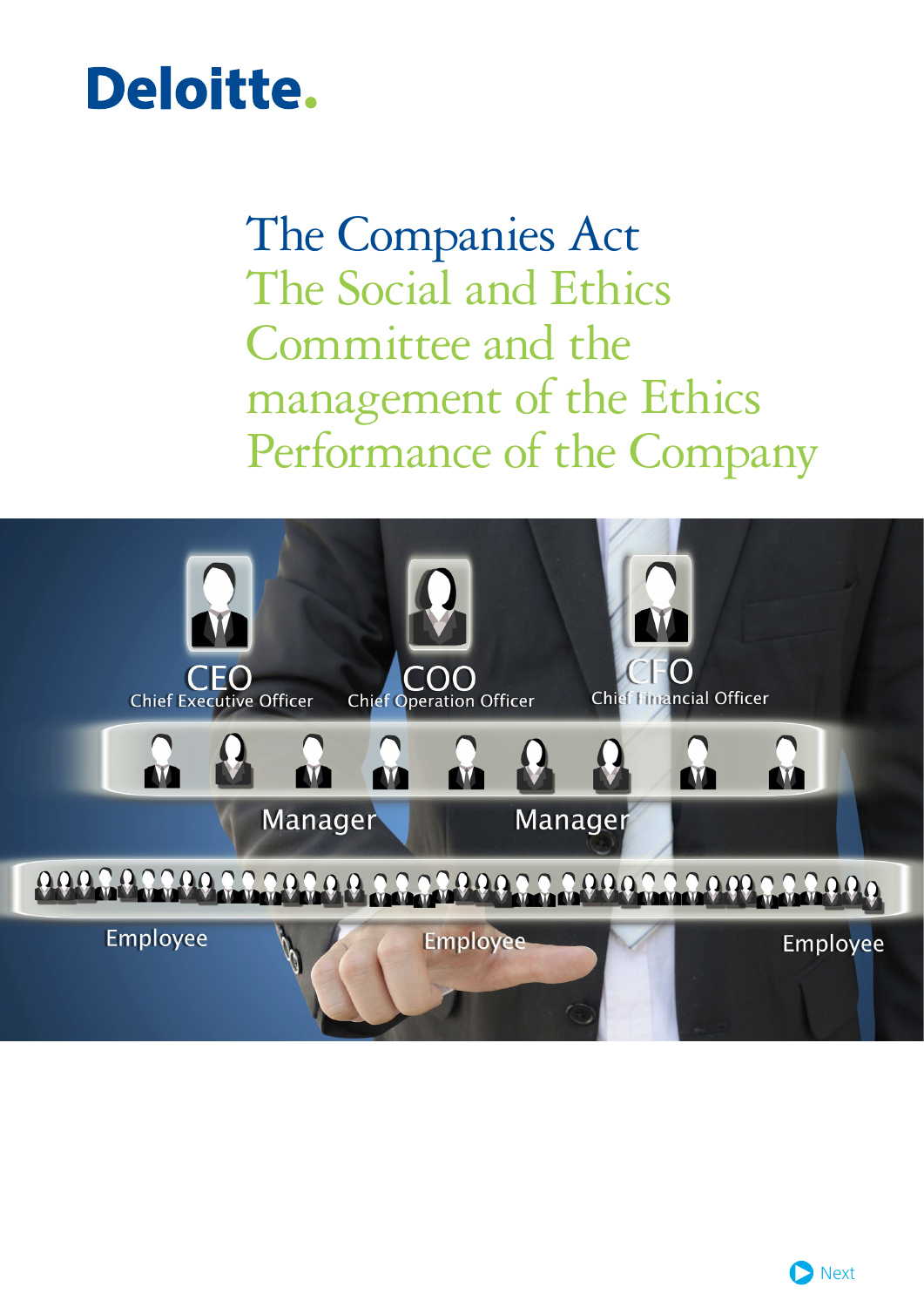## **The Social and Ethics Committee**

During the public hearings on the Companies Bill conducted by the Portfolio Committee on Trade and Industry in 2007, a proposal was made to include a requirement in the new Act to oblige certain companies to appoint a member of a trade union as a board member (director). The Portfolio Committee rejected this proposal, but presented a compromise. It was argued that there is a definite need in the South African context to encourage large companies (especially those companies that have a significant impact on the public interest) not only to act responsibly, but also to be seen doing so and to account, from the public interest perspective, for their decision-making processes and the results thereof.

In essence, it was argued that these companies should be obliged to develop a social conscience, and behave like responsible corporate citizens. As such, the Companies Act now provides the Minister of Trade and Industry with the authority to require certain companies to have a Social and Ethics Committee, having regard for the impact such companies have on the public interest.

However, regardless of the requirement to appoint a Social and Ethics Committee, the directors and prescribed officers of ALL companies are bound to act in accordance with an acceptable standard of conduct. In terms of this standard, directors and prescribed officers are obliged to act in the best interest of the company. In this regard, the Act subscribes to the "enlightened shareholder value approach" – which requires that directors are obliged to promote the success of the company in the collective best interest of shareholders, which includes, as appropriate, the company's need to take account of the legitimate interests of other stakeholders including among others, the community, employees, customers and suppliers.

In terms of section 72 of the Companies Act (read with Companies Regulation 43), the following companies should have appointed a Social and Ethics Committee within one year after the Act became effective (i.e. by 30 April 2012):

- Every state owned company;
- Every listed public company; and
- Any other company that has, in any two of the previous five years, had a public interest score of at least 500 points.

The Social and Ethics Committee must comprise not less than three members. These members may be directors or prescribed officers of the company, however, at least one must be a director who is not involved in the day-to-day management of the company's business – a non-executive director – and must not have been so involved during the previous three financial years.

In terms of Companies Regulation 43, a Social and Ethics Committee has to monitor the company's activities with regard to matters relating to:

- Social and economic development, including the company's standing in terms of the goals and purposes of:
	- The 10 principles set out in the United Nations Global Company Principles;
	- The OECD recommendations regarding corruption (refer to the Organisation for Economic Co-operation and Development (OECD) website for further details (www.oecd.  $O(U)$ ).
	- The Employment Equity Act, No 55 of 1998;
	- The Broad-Based Black Economic Empowerment Act, No 53 of 2003;
- Good corporate citizenship, including the company's:
	- Promotion of equality, prevention of unfair discrimination and measures to address corruption;
	- Contribution to development of the communities in which its activities are predominantly conducted or within which its products or services are predominantly marketed; and
- Record of sponsorship, donations and charitable giving;
- The environment, health and public safety, including the impact of the company's activities and of its products or services;
- Consumer relationships, including the company's policies and record relating to advertising, public relations and compliance with consumer protection laws; and
- Labour and employment matters.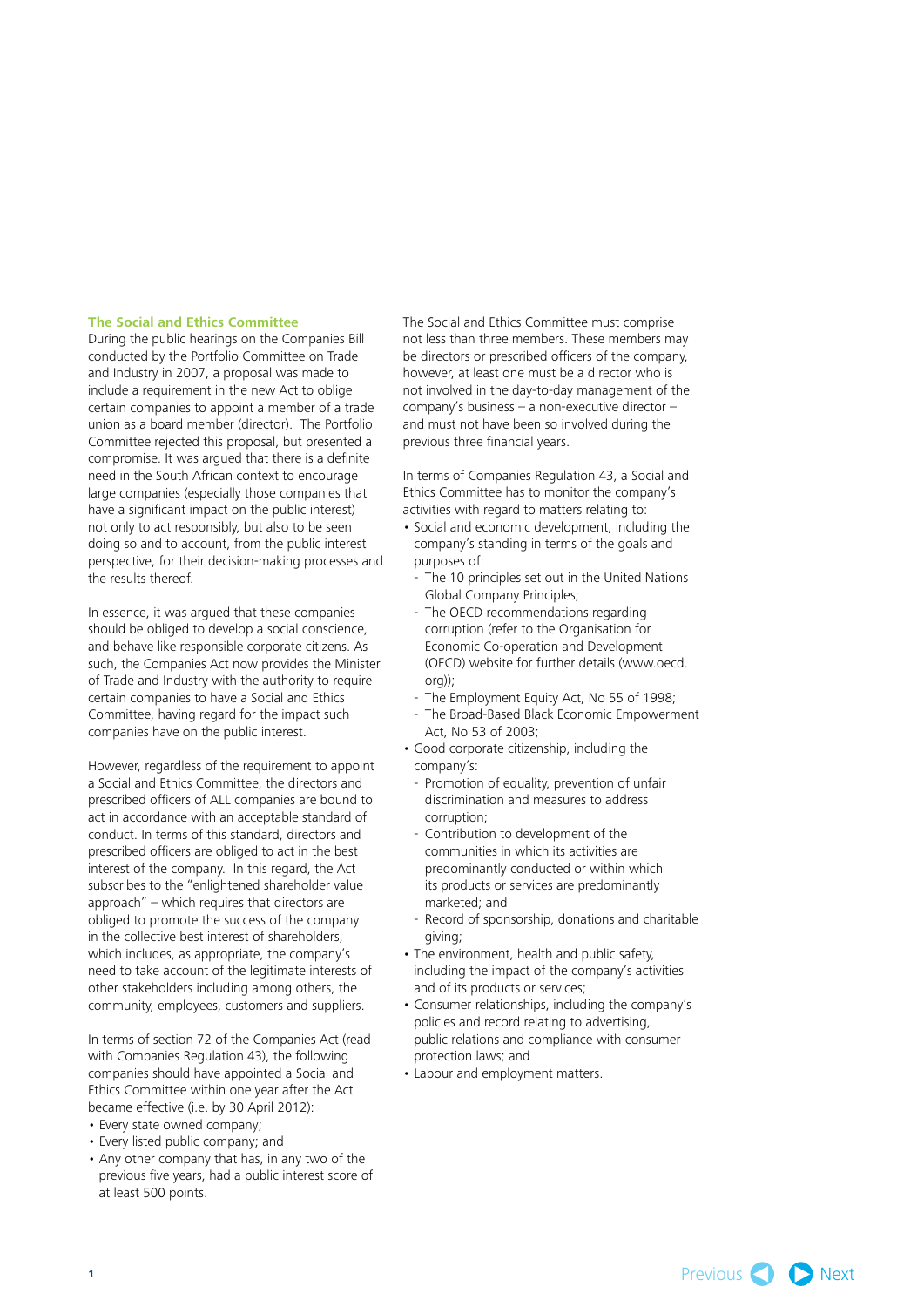If one considers the requirements of King III with respect to ethical leadership and ethical behaviour, it appears advisable to assign to the Social and Ethics Committee some of the responsibilities in this regard. The additional functions may include:

- Reviewing the adequacy and effectiveness of the company's engagement and interaction with its stakeholders;
- Considering substantive national and international regulatory developments, overseeing their operationalisation as well as practice in the fields of social and ethics management;
- Reviewing and approving the policy and strategy pertaining to the company's programme of corporate social investment;
- Determining clearly-articulated ethical standards (code of ethics), and ensuring that the company takes measures to achieve adherence to these in all aspects of the business, thus facilitating a sustainable ethical corporate culture within the company;
- Monitoring that management develops and implements programmes, guidelines and practices congruent with the company's social and ethics policies;
- Reviewing the material risks and liabilities relating to the provisions of the code of ethics, and ensuring that such risks are managed as part of the company's risk management programme;
- Reviewing the company's performance in implementing the provisions of the code of ethics and the assertions made in this regard;
- Obtaining independent external assurance of the company's ethics performance on an annual basis, and including in the Integrated Report an assurance statement related to the ethics performance of the company; and
- Ensuring that management has allocated adequate resources to comply with social and ethics policies, codes of best practice and regulatory requirements.

The Social and Ethics Committee must report to shareholders at the Annual General Meeting. At least one member of the Committee must attend the Annual General Meeting of the company to report back to shareholders on the activities of the company. Although there is no legislative requirement for the Committee to issue a written report, it is recommended that the a written report be included in the company's Integrated Report, Director's Report or its Governance report, whichever is the most appropriate in the circumstances.

## **Management of the ethics performance of the Company**

A Social and Ethics Committee constitutes a formal structure which can facilitate appropriate attention to the soft, but very important, dimensions of how a company actually goes about its business, specifically its value system with regard to ethical standards.

It is clearly of pivotal importance that the professed and advertised value system and ethical standards of conduct of the company are in fact applied and lived in practice. Ongoing recent well-publicised international corporate deficiencies in actual ethical performance and the profound continuing negative consequences should serve as a salutary warning to boards of directors of the importance of getting this right, also in South Africa.

King III provides a principle-based framework on the basis of which a company should establish an ethical culture and good corporate citizenship. The two principles relevant for this purpose are articulated as follows:

- Principle 1.1: The board should provide effective leadership based on an ethical foundation.
- Principle 1.3: The board should ensure that the company's ethics are managed effectively.

For all three of the periods surveyed, a very significant proportion of companies limit the description of their approach to the management of their ethics performance to three aspects only;

- The appropriate values, including that of integrity and ethical conduct, are emphasised, articulated and positioned;
- The assertion is made that a code of conduct has been developed, approved and disseminated to all employees;
- Readers are informed that a fraud or whistle blowing "hotline" has been established and, in some cases, high level feedback about incidents logged via this medium is provided.

Whereas these aspects are certainly part of important building blocks in facilitating ethical behaviour, they are – in the absence of other measures – clearly deficient in meeting the applicable principles required by King III, as noted above, as well as the proper discharging of the responsibilities of boards in this regard.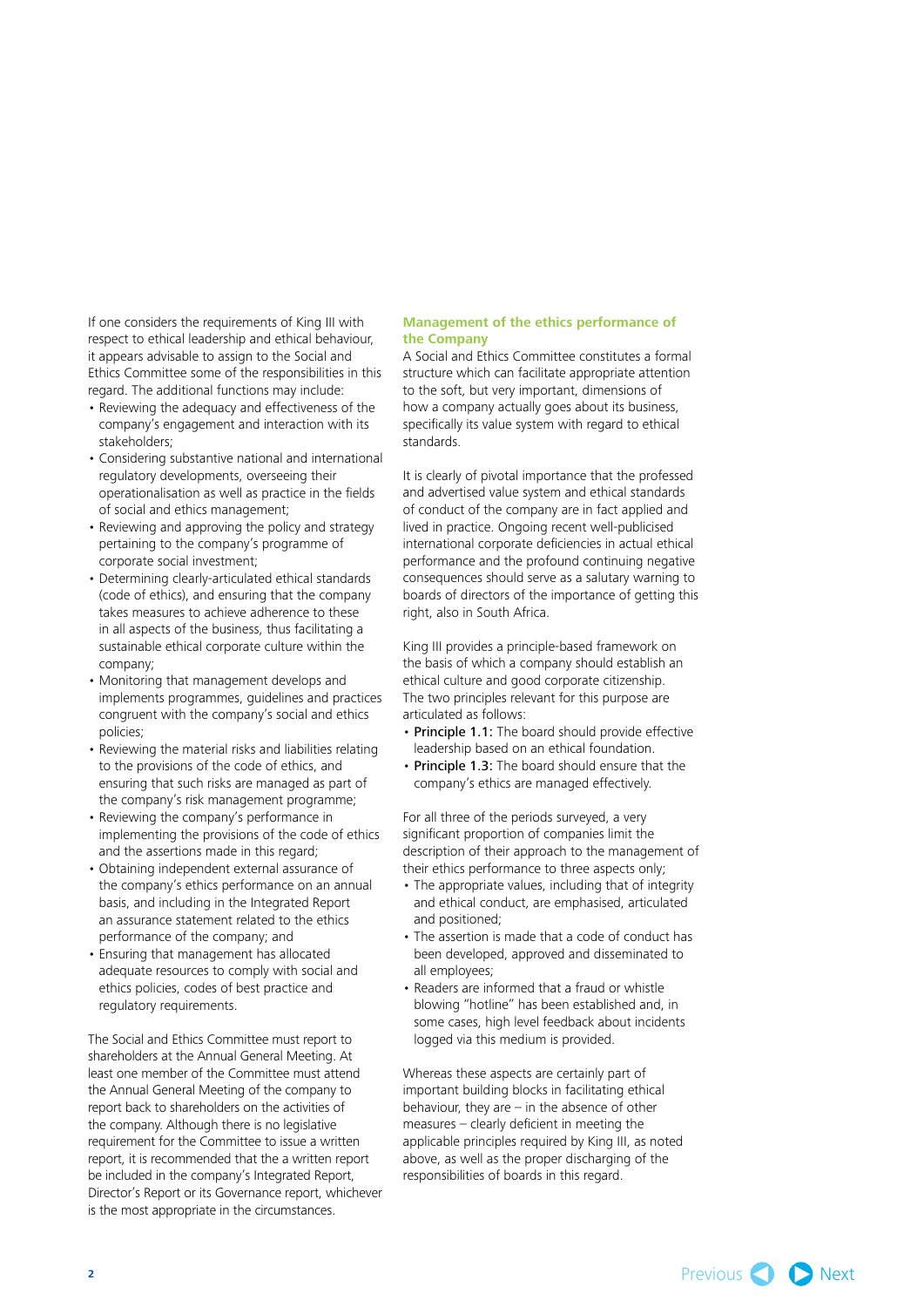While it is true that the concept of effectively managing, and reporting on, ethics performance is a new (and somewhat soft) formal requirement, the application of a comprehensive framework covering all the applicable dimensions will assist in complying with the requirements. However, more importantly, it also significantly reduces the likelihood of ethical failure and the attendant potential disastrous consequences for the company and its directors.

In order to provide practical guidance, we suggest the following framework elements (with a brief description of possible high level components for each) to facilitate the effective management of ethics performance:

- Clear ethical standards need to be set
- The values of the company, including those relating to ethics, should be articulated and approved by the board.
- An appropriate code of conduct should be developed and similarly approved.
- The respective roles of the board, executive management, employees and, where applicable, stakeholders should be clearly described. The opportunity to establish ethics as a matter "beyond mere compliance" should be used.
- Adequate practical arrangements must be in place to support the meeting of ethical standards
- The role of the board (including that of the Social and Ethics Committee), executive management and a single, senior, designated responsible person (chief ethics officer) and their relationships should be determined, documented and approved.
- Specific ethics risks and opportunities in relation to the company's operating context should be formally and rigorously identified and documented.
- The adequacy of resources to properly perform on the responsibilities allocated should be considered.
- The establishment of a hotline that is anonymous and effective.
- Maintaining and building ethical awareness
- The establishment of training programmes (including using e-learning and education about ethical dilemmas), the design of communication programmes and the initiation of awards;
- Content of exco and board agenda.
- Measuring and monitoring ethical status
- Conducting surveys and interpreting their results, analysing the root cause of relevant incidents (including those emanating from the hotline), board evaluations, peer reviews; - Formal reports.
- Effective leadership and the management of ethics
	- Tone at the top (including that of the board);
	- Effective pro-active and re-active leadership and management.
- Reporting on actual ethical performance
- Regular and accurate internal written feedback and assessment of the state of ethical performance to executive management and board;
- Annual written assessment for external purposes;
- Standard item on the board agenda.
- Obtaining, and furnishing, acceptable assurance on ethical performance
	- Adopting a combined assurance approach to ethics performance which reduces the risk of incorrect information, and the existence of an inappropriate ethical culture, to an acceptable minimum;
	- Establishing and maintaining the trust of stakeholders by the furnishing of appropriate external and independent assurance.

It is possible that there might be an overlap between the types of issues dealt with by the Social and Ethics Committee and other board committees (audit, risk, sustainability, etc.).

It is important for the members of the Social and Ethics Committee to understand the role and function of this committee vis-à-vis the other board committees. The key function of this committee is to act as the social conscience of the business and to ensure that the company behaves like a responsible corporate citizen. This function should cover all aspects of the business, including its sustainability, impact on the environment, relationship with all its stakeholders, interaction with and impact on the community within which it operates, the treatment of and investment in its employees, its health and safety practices, black economic empowerment, the ethical corporate culture, and so on.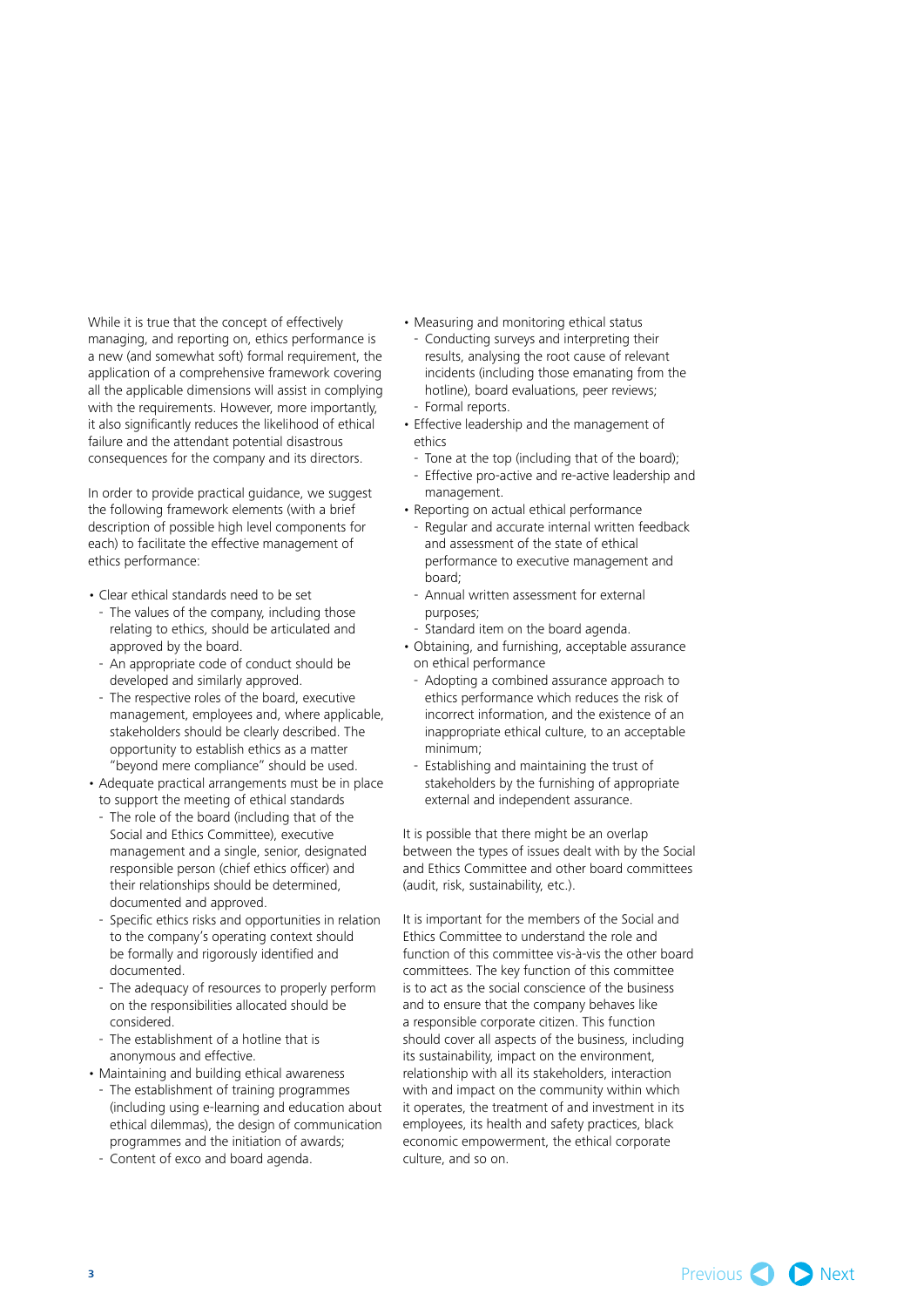It is important that this committee assumes the responsibility to ensure that the board sets the appropriate tone, and that the behaviour and messages of the board and the directors support and contribute to the company's ethical corporate culture. As such, the Social and Ethics Committee will inevitably have to ensure open communication channels with the audit, risk, executive, nomination, remuneration and sustainability committees. It will have to involve itself in the approach of the other board committees to operational and business decisions in order to ensure consistent behaviour from a social and ethics point of view.

Of course, each committee has a very particular mandate, and will approach agenda items from a very specific perspective. For this reason it is important that the board, as a collective, coordinates and integrates the different perspectives to ensure effective, responsible and ethical business decisions.

## **Queries:**

Dr Johan Erasmus – jerasmus@deloitte.co.za